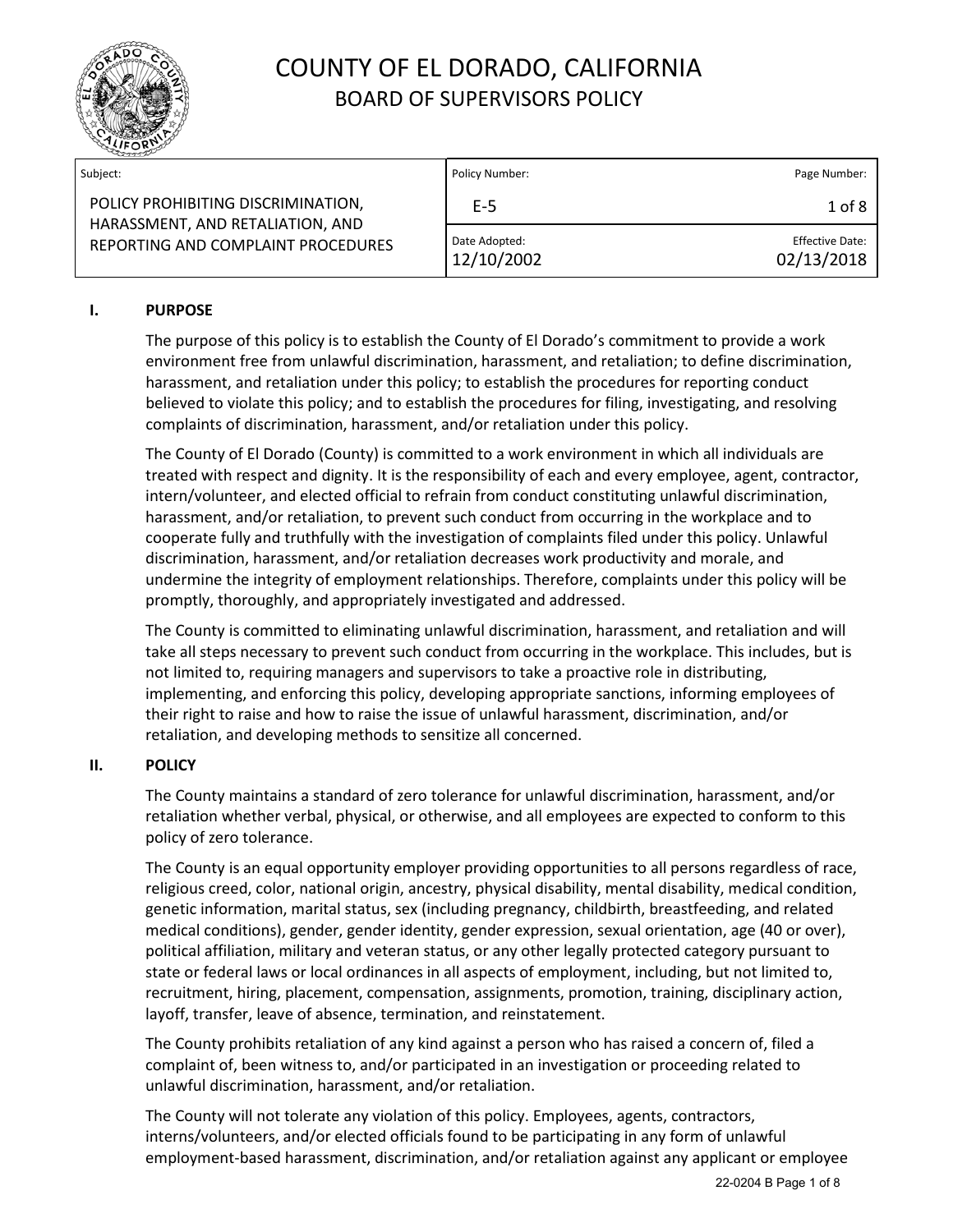

| Subject:                                                                                                     | Policy Number:              | Page Number:                         |
|--------------------------------------------------------------------------------------------------------------|-----------------------------|--------------------------------------|
| POLICY PROHIBITING DISCRIMINATION,<br>HARASSMENT, AND RETALIATION, AND<br>REPORTING AND COMPLAINT PROCEDURES | E-5                         | $2$ of $8$                           |
|                                                                                                              | Date Adopted:<br>12/10/2002 | <b>Effective Date:</b><br>02/13/2018 |

in violation of this policy will be subject to disciplinary action up to and including termination from employment or termination of vendor contract.

#### **III. DEFINITIONS**

For the purpose of clarification, discrimination or harassment subject to this policy includes, but is not limited to, the following behaviors:

A. Sexual Harassment need not be motivated by sexual desire, and consists of two categories of conduct:

#### Quid Pro Quo

Any sexual advance or act which is sexual in nature and is made explicitly or implicitly a term or condition of employment, or where submission to or rejection of the conduct is used as a basis for an employment action, decision, or other treatment affecting such individual; or

#### Hostile Work Environment

Unwelcome or offensive conduct that is sexual in nature and/or that is motivated by or directed to an employee on the basis of gender with the purpose or effect of unreasonably interfering with an individual's work performance, or which creates an intimidating, hostile, and/or offensive work environment. The conduct need not be explicitly sexual to meet this definition and may include repeated or continuing unwelcome or offensive romantic advances, requests, invitations, and/or unwelcome or offensive overtures to express a romantic or intimate interest in another employee. Conduct creating a hostile work environment is a violation of this policy whether or not there is any tangible, adverse impact on an employee's job benefits.

B. Other Forms of Harassment

Unwelcome or offensive conduct motivated by or directed to an employee on the basis of membership in a legally protected category with the purpose or effect of unreasonably interfering with an individual's work performance, or which creates an intimidating, hostile, and/or offensive working environment. Conduct creating a hostile work environment is a violation of this policy whether or not there is any tangible, adverse impact on an employee's job benefits.

#### C. Examples of Behaviors Constituting Harassment

1. Verbal Harassment

Epithets, derogatory comments, slurs, propositioning, graphic or descriptive comments, or other offensive words or comments on the basis of membership in a legally protected category whether made in general, directed to an individual, or to a group of people, and regardless of whether the behavior was intended to harass or offend. Such behavior may include, but is not limited to, comments about appearance, dress, body type or physical features; comments about personal life, which may be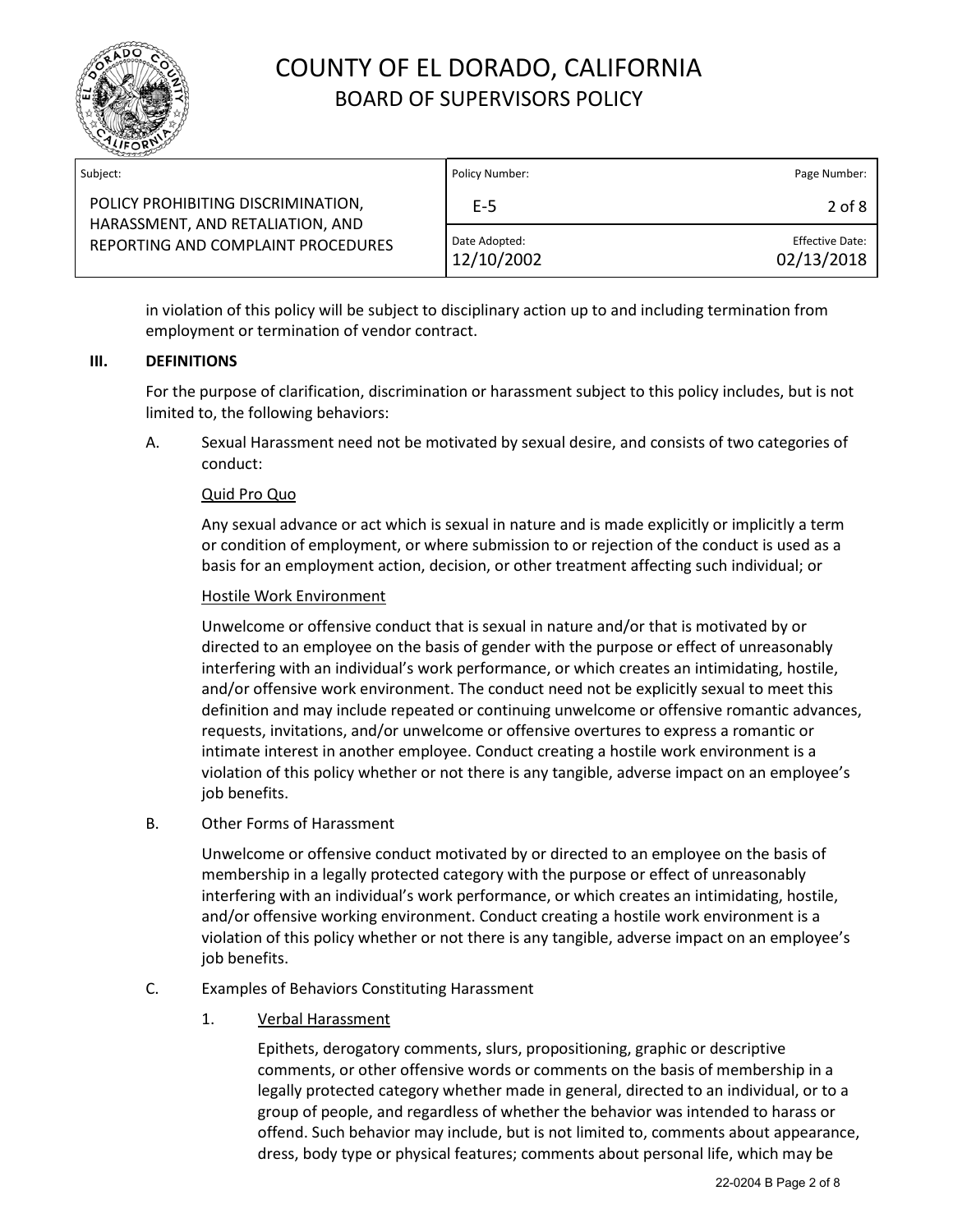

| Subject:                                                                                                     | Policy Number:              | Page Number:                         |
|--------------------------------------------------------------------------------------------------------------|-----------------------------|--------------------------------------|
| POLICY PROHIBITING DISCRIMINATION,<br>HARASSMENT, AND RETALIATION, AND<br>REPORTING AND COMPLAINT PROCEDURES | E-5                         | 3 of 8                               |
|                                                                                                              | Date Adopted:<br>12/10/2002 | <b>Effective Date:</b><br>02/13/2018 |

perceived as offensive or sexual behavior; sexual rumors; or comments, jokes, or anecdotes related to race, disability, age, or religious creed.

#### 2. Physical Harassment

Assault, derogatory gestures, impeding or blocking movement, staring, leering, or any physical interference with work, privacy, or movement on the basis of membership in a legally protected category whether made in general, directed to an individual or to a group of people, and regardless of whether the behavior was intended to harass or offend. Physical harassment may include, but is not limited to, pinching, patting, grabbing, inappropriate behavior in or near bathrooms, sleeping facilities, and eating areas, or explicit or implied threats or promises in return for submission to physical requests or demands.

### 3. Visual Forms of Harassment

Derogatory, prejudicial, stereotypical, pornographic, or otherwise offensive posters, pictures, objects, cartoons, notes, bulletins, drawings, photographs, or other written or graphic material related to membership in a legally protected category, whether made in general, directed to an individual or to a group of people, and regardless of whether the behavior was intended to harass or offend. These provisions apply to posted material, material maintained in or on County premises or equipment, and to personal property in the workplace.

4. Sexual Favors

Unwanted sexual advances, which condition an employment benefit upon an exchange of sexual favors.

D. Discrimination

Adverse actions, decisions, or other treatment affecting an employee and motivated by or directed toward an employee on the basis of membership in a legally protected category, including, but not limited to, those affecting hiring, placement, compensation, assignments, leave, promotion, training, disciplinary action, layoff, recall, transfer, leave of absence, termination, and reinstatement.

E. Retaliation

Adverse actions, decisions, or other treatment including, but not limited to, threats or coercion affecting an employee and motivated by or directed toward an employee on the basis of an employee's participation as complainant or witness in a report or complaint of discrimination, harassment or retaliation, or an employee's participation in the investigation or proceedings of such a complaint, including, but not limited to, adverse action, decisions, or other treatment affecting hiring, placement, compensation, assignments, leave, promotion, training, disciplinary action, layoff, recall, transfer, leave of absence, termination, and reinstatement.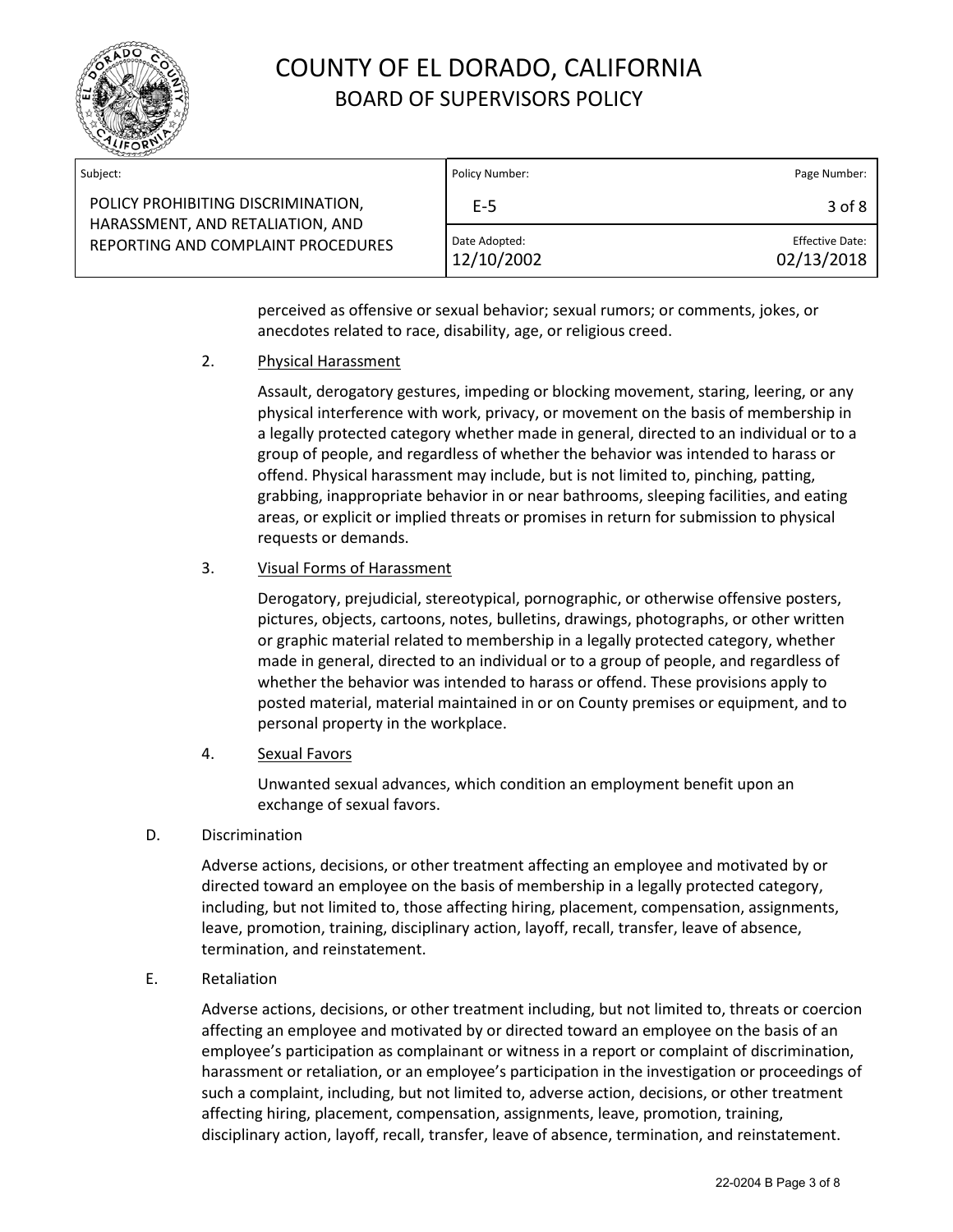

| Subject:                                                                                                     | Policy Number:              | Page Number:                  |
|--------------------------------------------------------------------------------------------------------------|-----------------------------|-------------------------------|
| POLICY PROHIBITING DISCRIMINATION,<br>HARASSMENT, AND RETALIATION, AND<br>REPORTING AND COMPLAINT PROCEDURES | E-5                         | 4 of 8                        |
|                                                                                                              | Date Adopted:<br>12/10/2002 | Effective Date:<br>02/13/2018 |

#### **IV. RESPONSIBILITIES**

#### A. Department Heads/Management/Elected Officials

It is the responsibility of department heads, other management, and elected officials to refrain from conduct constituting unlawful discrimination, harassment and/or retaliation; to enforce and maintain policies to prevent and prohibit unlawful discrimination, harassment, and/or retaliation in the workplace; to immediately report any complaint of discrimination, harassment, and/or retaliation to the Human Resources Department; to maintain a departmental work environment that is free of unlawful discrimination, harassment, and/or retaliation; to ensure that all employees within the department are provided with a copy of the policy and are provided with training on its provisions; and to ensure that any violation of this policy that is brought to management's attention is handled promptly, fairly, and impartially. It is their further responsibility to monitor compliance with this policy by subordinates and to ensure attendance at County-sponsored training in prevention of unlawful discrimination, harassment, and retaliation in the workplace.

Failure to refrain from conduct found to constitute unlawful discrimination, harassment, and/or retaliation will result in disciplinary action up to and including termination. Failure to take corrective action when a department head/manager/elected official knew, or should have known, that an employee was being subjected to unlawful discrimination, harassment, and/or retaliation on the job is a violation of this policy and may subject the department head/manager/elected official to disciplinary action up to and including termination or other appropriate sanctions. Failure to report conduct that may constitute unlawful discrimination, harassment, and/or retaliation to the Human Resources Department, or failure to cooperate fully and truthfully in an investigation of a complaint of discrimination, harassment, and/or retaliation, or failure to require such cooperation from subordinates, may result in disciplinary action up to and including termination.

All department heads, managers, and elected officials have the responsibility to set a professional and proper example in complying with the provisions of this policy.

#### B. Supervisors

It is the responsibility of supervisors to refrain from conduct constituting unlawful discrimination, harassment, and/or retaliation; to enforce this policy; to ensure employees attend relevant County-sponsored training concerning this policy; and to monitor the workplace to ensure compliance with this policy. When a supervisor is informed of, or observes a violation of this policy, the supervisor shall bring the information to the attention of management immediately.

Failure to refrain from conduct found to constitute unlawful discrimination, harassment, and/or retaliation, will result in disciplinary action up to and including termination. Failure to report conduct that may constitute unlawful discrimination, harassment and/or retaliation to management, or failure to cooperate fully and truthfully in an investigation of a complaint of discrimination, harassment and/or retaliation, or failure to require such cooperation from subordinates may subject the supervisor to disciplinary action up to and including termination.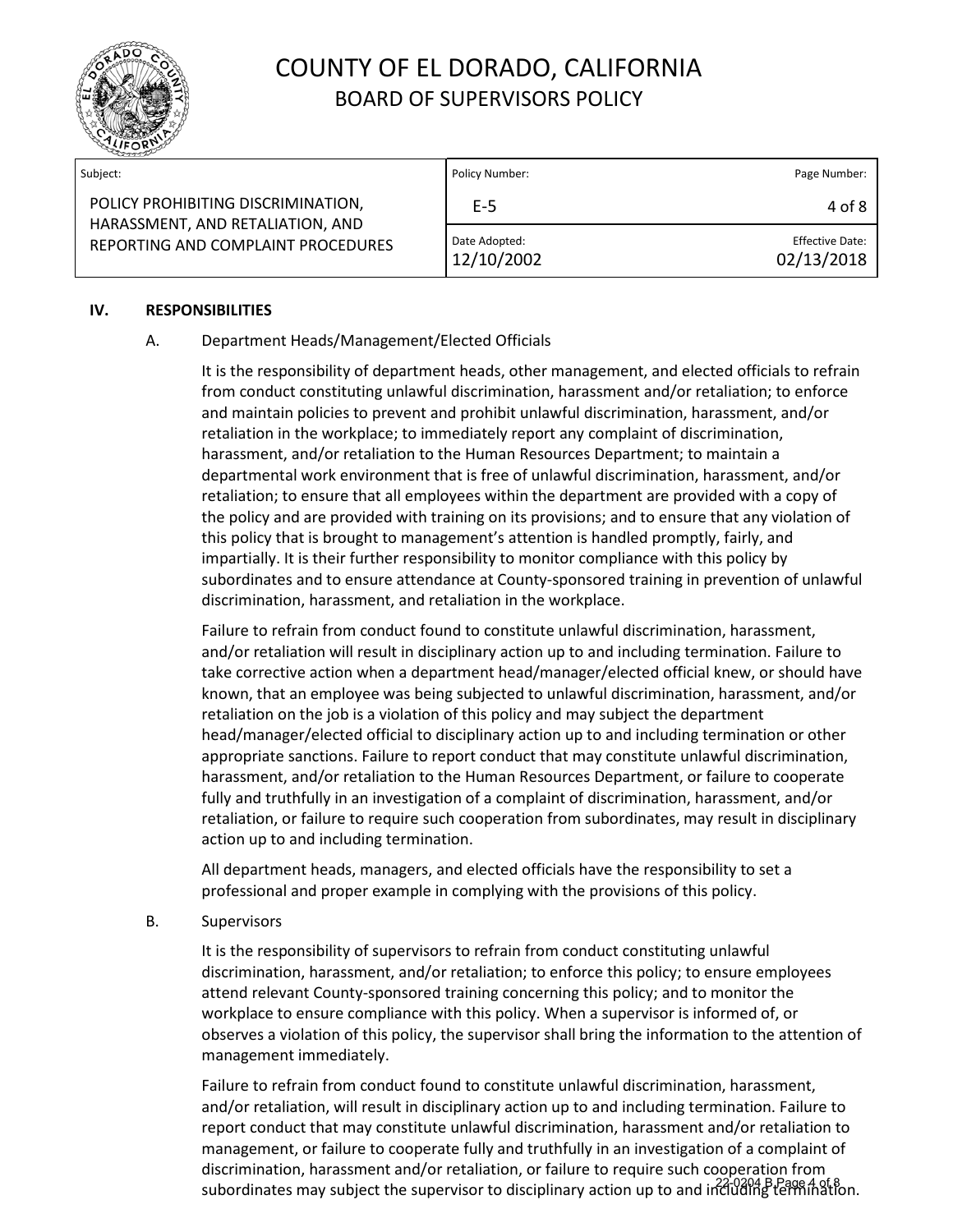

| Subject:                                                                                                     | Policy Number:              | Page Number:                         |
|--------------------------------------------------------------------------------------------------------------|-----------------------------|--------------------------------------|
| POLICY PROHIBITING DISCRIMINATION,<br>HARASSMENT, AND RETALIATION, AND<br>REPORTING AND COMPLAINT PROCEDURES | E-5                         | 5 of 8                               |
|                                                                                                              | Date Adopted:<br>12/10/2002 | <b>Effective Date:</b><br>02/13/2018 |

All supervisors have the responsibility to set a professional and proper example in complying with the provisions of this policy.

C. All Employees

It is the responsibility of each and every employee of the County to know and follow this policy, and to treat every other employee with dignity and respect. Each employee of the County must refrain from conduct constituting unlawful discrimination, harassment, and/or retaliation. Employees are expected to report such conduct in accordance with the provisions of this policy. Each employee of the County is required to cooperate fully and truthfully in any investigation initiated regarding a complaint of discrimination, harassment, and/or retaliation. Failure to refrain from conduct found to constitute unlawful discrimination, harassment, and/or retaliation will result in disciplinary action up to and including termination. Failure to cooperate fully and truthfully in such an investigation may subject the employee to a separate disciplinary action, up to and including termination for insubordination.

All employees have the responsibility to set a professional and proper example in complying with the provisions of this policy.

D. Director of Human Resources and the Human Resources Department

The Director of Human Resources is the County's Equal Employment Opportunity Officer (EEO Officer). The Director and the Human Resources Department shall be responsible for:

- Fostering the cooperation of department heads and other managers in meeting program goals in relation to the identification, prevention, and elimination of unlawful discrimination, harassment, and retaliation in the workplace;
- Ensuring that qualified applicants and employees in a protected category who are capable of performing the essential functions of their positions are provided with reasonable accommodations;
- Ensuring individuals are treated in a non-discriminatory manner during all personnel actions, such as hire, promotion, transfer, termination, etc.;
- Investigating and resolving complaints of discrimination, harassment, and/or retaliation which fall within the provisions of this policy, or directing and monitoring investigations conducted by independent contractors;
- Reporting to the Board of Supervisors and department heads concerning developments in the areas of workplace unlawful discrimination, harassment, retaliation, and the effectiveness of implementation of the County's policy;
- Scheduling and auditing periodic training of County management and employees in the areas of unlawful workplace discrimination, harassment, and retaliation, including identification of prohibited conduct, procedures for reporting the occurrence of such conduct, and prohibition against retaliation for complaints;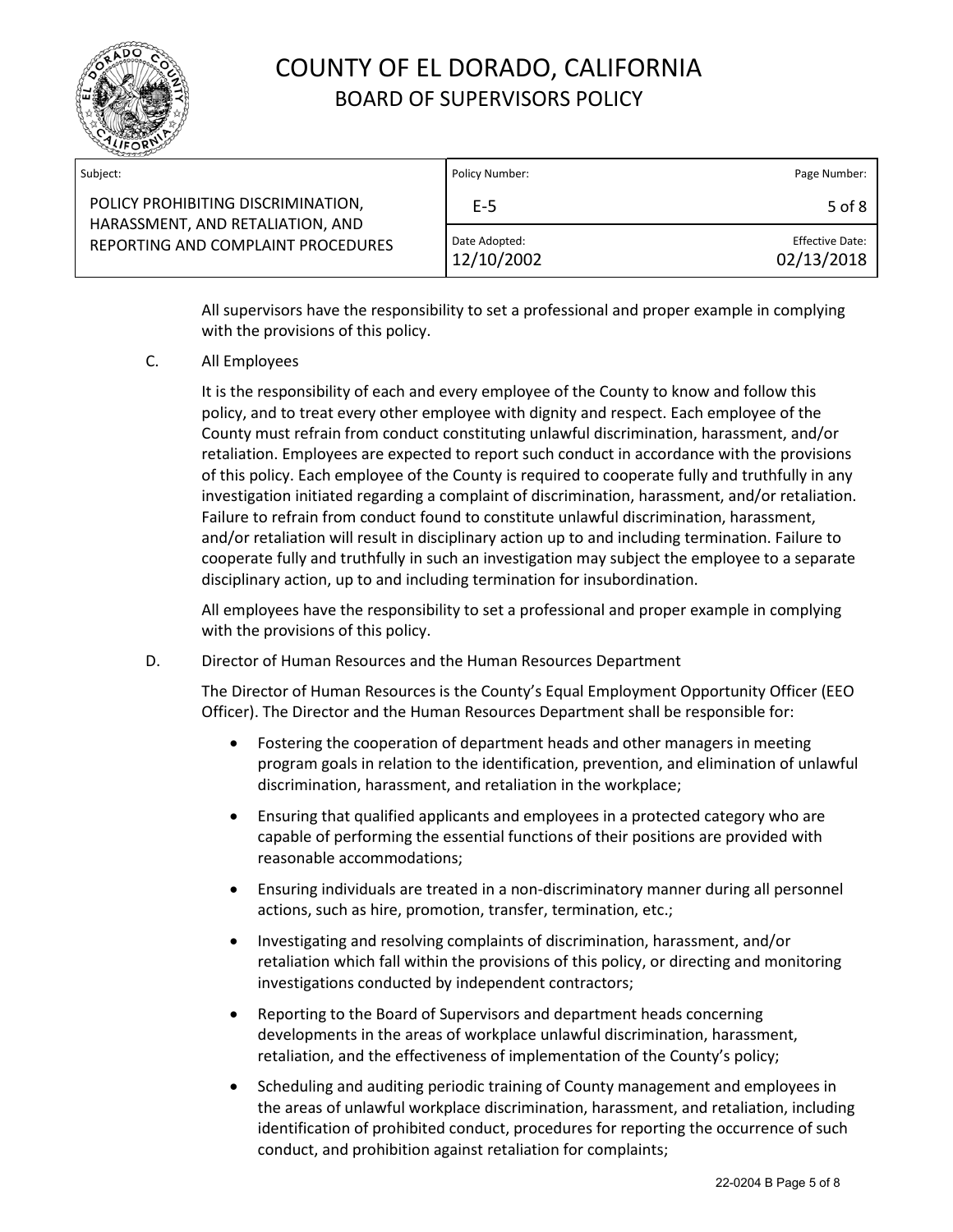

| Subject:                                                                                                     | Policy Number:              | Page Number:                  |
|--------------------------------------------------------------------------------------------------------------|-----------------------------|-------------------------------|
| POLICY PROHIBITING DISCRIMINATION,<br>HARASSMENT, AND RETALIATION, AND<br>REPORTING AND COMPLAINT PROCEDURES | E-5                         | 6 of 8                        |
|                                                                                                              | Date Adopted:<br>12/10/2002 | Effective Date:<br>02/13/2018 |

- Monitoring and measuring the effectiveness of the program on a continuous basis through the development and implementation of an internal audit and reporting system; and
- Reporting the occurrence of such unlawful discriminatory, harassing, and/or retaliatory conduct prohibited by the policy to the appropriate department head and/or supervisor to ensure that appropriate action occurs.

### **V. COMPLAINT PROCEDURE**

The County encourages individuals who believe they have suffered unlawful discrimination, harassment, and/or retaliation to promptly notify the offender that his or her behavior is unwelcome or objectionable. One-on-one confrontation may be an effective way to end inappropriate behaviors. However, confrontation may be difficult, and due to the complex nature of issues relating to discrimination, harassment, and/or retaliation, employees are not required to confront an offending party prior to initiating a complaint process. All persons are required to report conduct, even if the behavior stops. The following steps should be taken to report a complaint of discrimination, harassment, and/or retaliation:

A. Filing a Complaint

An applicant or employee who believes that he or she has been subjected to unlawful discrimination, harassment, and/or retaliation may make a complaint orally or in writing with any of the following:

- Immediate supervisor
- Any County supervisor, manager, or department head
- Director of Human Resources/EEO Officer or his/her designee
- Any staff member within the Human Resources Department

Applicants or employees may instead or in addition to, file a complaint with the Department of Fair Employment and Housing (DFEH) or the Equal Employment Opportunity Commission (EEOC).

- DFEH: (800) 884-1684 or TTY (800) 700-2320; www.dfeh.ca.gov
- EEOC: (800) 669-4000 or TTY (800) 669-6820; www.eeoc.gov

Employees are not required to follow their usual chain of command in making a complaint concerning unlawful discrimination, harassment, and/or retaliation. A complainant is never required to report unlawful discrimination, harassment, and/or retaliation to a supervisor, manager, or other employee whom the complainant believes is engaging in or tacitly supporting the unlawful discrimination, harassment, and/or retaliation.

B. When a Complaint is Received

Upon receipt of a complaint of unlawful discrimination, harassment and/or retaliation, whether verbal or in writing, a supervisor, manager, or department head shall limhediately<sup>8</sup>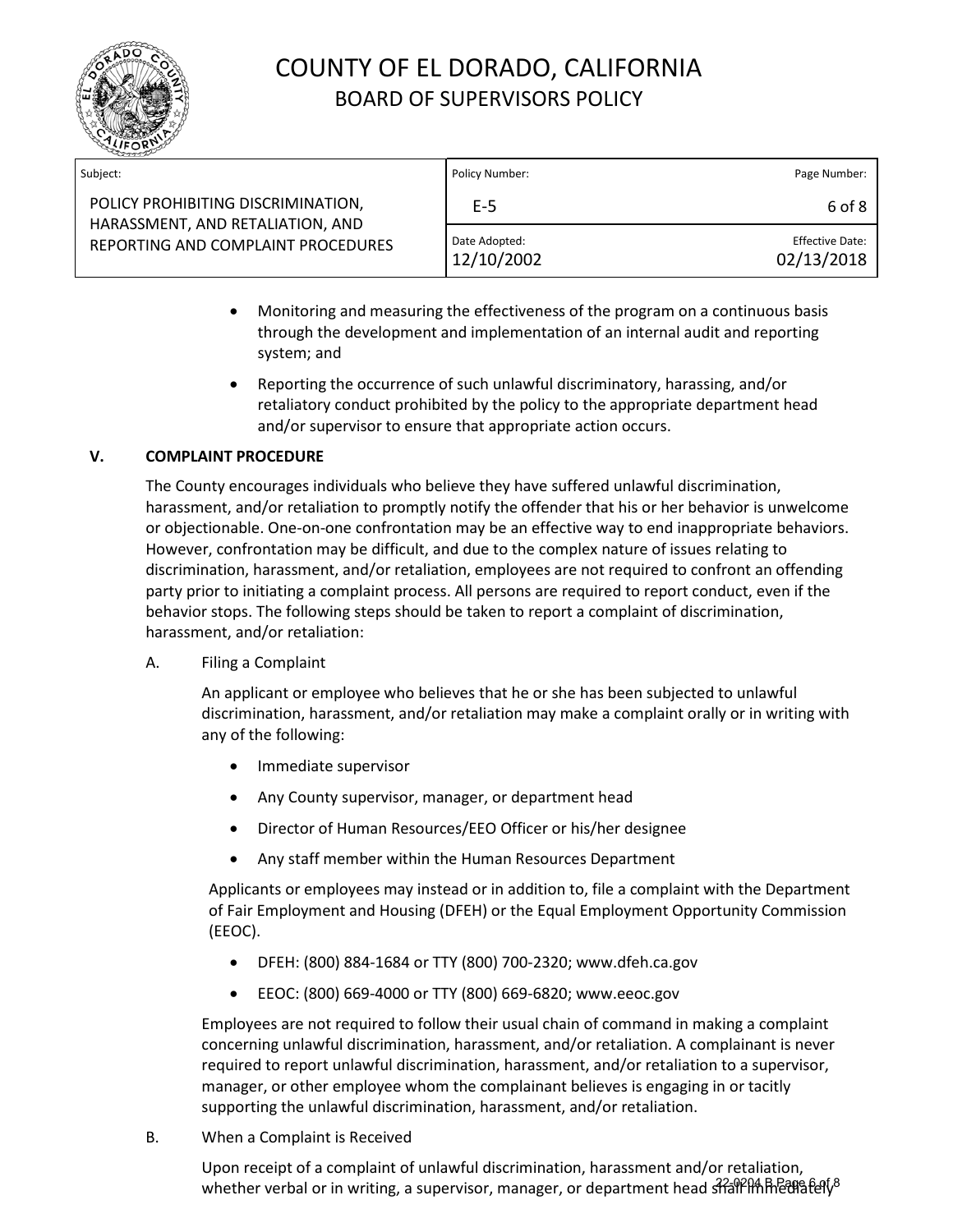

| Subject:                                                                                                     | Policy Number:              | Page Number:                         |
|--------------------------------------------------------------------------------------------------------------|-----------------------------|--------------------------------------|
| POLICY PROHIBITING DISCRIMINATION,<br>HARASSMENT, AND RETALIATION, AND<br>REPORTING AND COMPLAINT PROCEDURES | $E-5$                       | 7 of 8                               |
|                                                                                                              | Date Adopted:<br>12/10/2002 | <b>Effective Date:</b><br>02/13/2018 |

notify the Human Resources Department, who will, in a timely fashion, initiate the appropriate initial fact finding.

If a complaint involves an employee of the Human Resources Department, other than as a witness, then the Chief Administrative Officer or his or her designee shall conduct the investigation to determine whether there has been a violation of this policy.

C. Formal Investigation Upon Allegation of Unlawful Discrimination, Harassment, and/or Retaliation

Upon determination of the Director of Human Resources/EEO Officer or designee of an allegation of unlawful discrimination, harassment, or retaliation, a formal investigation may be conducted as appropriate to the complaint. The investigation shall be fair, timely, thorough, and may include collection of relevant documents; and interviews with the complainant, witnesses, the accused employee(s), and all persons whom the investigator reasonably believes would have relevant knowledge concerning the complaint. Employees are entitled to have a Union or legal representative present during their interviews where the employee reasonably believes the investigation could result in the imposition of disciplinary action against them. If the accused person is a public safety officer, the investigation will be conducted in accordance with the Peace Officer's Bill of Rights. The investigation shall proceed toward closure in as timely a fashion as possible given the individual circumstances.

Following the completion of the investigation, the complainant and accused employee(s) will be notified of the completion of the investigation and of the ultimate outcome (i.e., whether the evidence establishes a violation of County policy). If the determination is made that discrimination, harassment, and/or retaliation occurred, which violates County policy, the Director of Human Resources/EEO Officer shall take and/or recommend prompt and effective remedial action to commensurate with the severity of the offense(s), taking into account the principles of progressive discipline as well as the County's zero tolerance policy towards unlawful discrimination, harassment, and retaliation. The Human Resources Department may provide investigation materials and evidence to the relevant department head or other employee(s) as strictly necessary to carry out any disciplinary or corrective action. However, the records of the complaint and investigation shall be kept confidential to the extent possible. For example, in the event disciplinary action is taken, the nature of any discipline will not be disclosed to the complainant.

Employees who report discrimination, harassment, and/or retaliation will be protected from retaliation. Relevant supervisors and managers must continue to monitor the workplace during and after the complaint and investigation process to ensure that there is no recurrence of behavior constituting discrimination, harassment, and/or retaliation, and to maintain an environment of full compliance with the provisions of this policy.